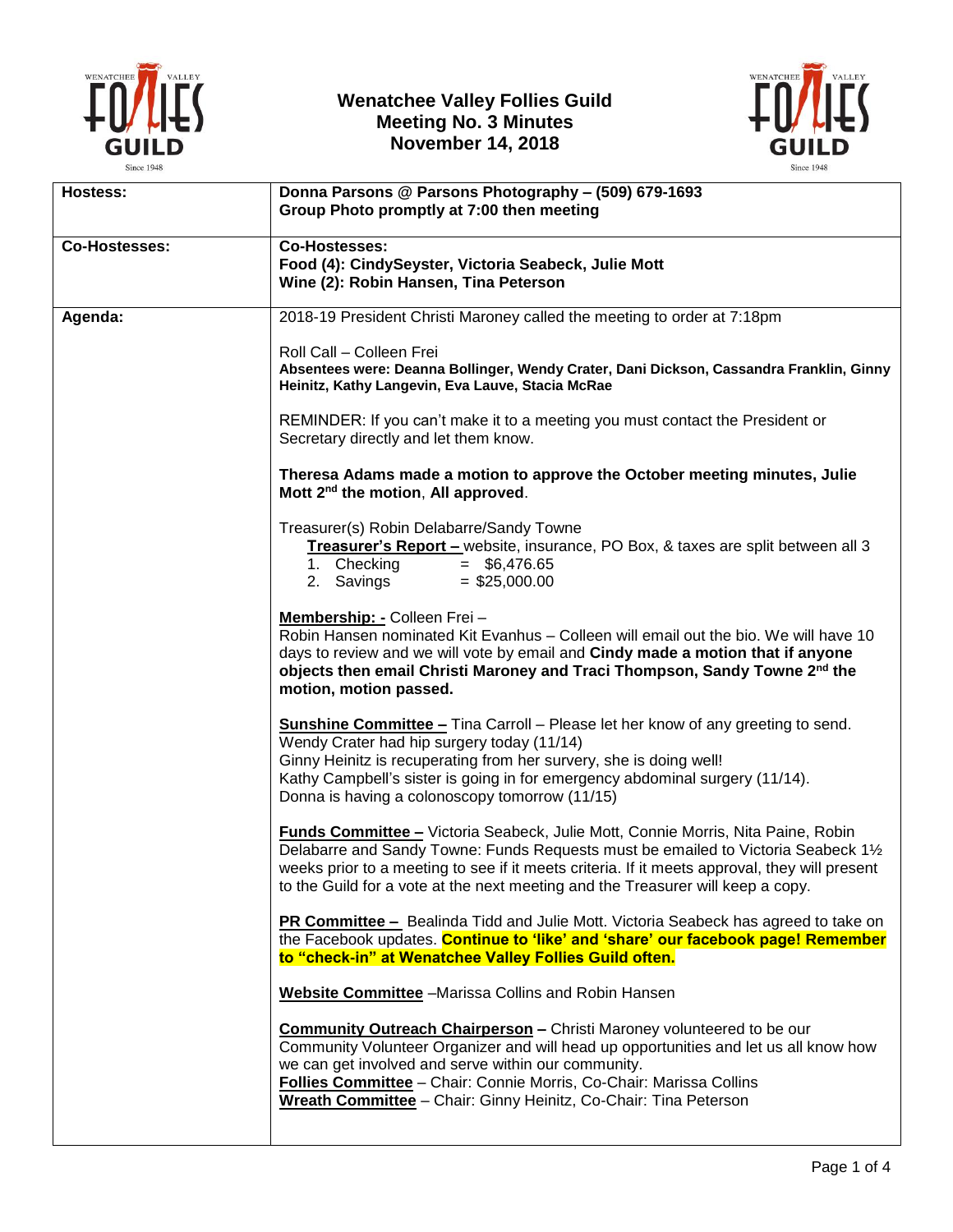

## **Wenatchee Valley Follies Guild Meeting No. 3 Minutes November 14, 2018**



|      |                                                                                                                                                                                                        | 2018-2019 Officers:                                                                  |                                                                                                                 |  |  |  |  |  |
|------|--------------------------------------------------------------------------------------------------------------------------------------------------------------------------------------------------------|--------------------------------------------------------------------------------------|-----------------------------------------------------------------------------------------------------------------|--|--|--|--|--|
|      |                                                                                                                                                                                                        | <b>President - Christi Maroney</b>                                                   | Vice President - Victoria Seabeck                                                                               |  |  |  |  |  |
|      |                                                                                                                                                                                                        | <b>Secretary - Traci Thompson</b>                                                    | <b>Treasurer - Robin Delabarre/Sandy Towne</b>                                                                  |  |  |  |  |  |
|      |                                                                                                                                                                                                        | <b>Membership - Colleen Frei</b>                                                     | <b>Sunshine - Tina Carroll</b>                                                                                  |  |  |  |  |  |
|      |                                                                                                                                                                                                        | 17-18 Past Pres. - Eva Lauve                                                         | Historian - Dani Dickson (permanent position)! ©                                                                |  |  |  |  |  |
|      | 2019 Follies Chairperson - Connie Morris / 2019 Follies Co-Chair - Marissa Collins                                                                                                                     |                                                                                      |                                                                                                                 |  |  |  |  |  |
|      | <b>OLD BUSINESS:</b>                                                                                                                                                                                   |                                                                                      |                                                                                                                 |  |  |  |  |  |
| Item |                                                                                                                                                                                                        |                                                                                      |                                                                                                                 |  |  |  |  |  |
| No.  | <b>Item of Discussion</b>                                                                                                                                                                              |                                                                                      |                                                                                                                 |  |  |  |  |  |
| Oct. |                                                                                                                                                                                                        |                                                                                      | All monies from the proceeds of the Follies 2019 Show is going to the Children's Foundation not to Follies      |  |  |  |  |  |
| 1.1  | Guild. Make sure you say that when selling.                                                                                                                                                            |                                                                                      |                                                                                                                 |  |  |  |  |  |
|      |                                                                                                                                                                                                        |                                                                                      |                                                                                                                 |  |  |  |  |  |
| Oct. |                                                                                                                                                                                                        |                                                                                      | Finance Committee - Christi Maroney, Sandy Towne, Karen Wade, Beth Stipe from the Community                     |  |  |  |  |  |
| 1.2  |                                                                                                                                                                                                        |                                                                                      | Foundation. They went over our Bylaws and Beth suggested we combine all our accounts and have 1 checking        |  |  |  |  |  |
|      |                                                                                                                                                                                                        |                                                                                      | account and 1 savings account and any money we make over the three years of raising funds of wreath sales,      |  |  |  |  |  |
|      |                                                                                                                                                                                                        |                                                                                      | spring fling monies and Follies Shows go to the Children's Foundation. Possibly keep all monies into the        |  |  |  |  |  |
|      |                                                                                                                                                                                                        |                                                                                      | Savings account to earn more interest and then transfer money to the checking account for paying invoices.      |  |  |  |  |  |
|      |                                                                                                                                                                                                        | Colleen mentioned our bylaws are already accommodating the 3 accounts.               |                                                                                                                 |  |  |  |  |  |
|      |                                                                                                                                                                                                        |                                                                                      | Beth will come talk to all of us in March or April and we can listen to her thoughts about what to do with our  |  |  |  |  |  |
|      | funds.                                                                                                                                                                                                 |                                                                                      |                                                                                                                 |  |  |  |  |  |
|      |                                                                                                                                                                                                        | Christi mentioned it's exciting and historic and we are all excited to move forward. |                                                                                                                 |  |  |  |  |  |
|      |                                                                                                                                                                                                        | Christi and Beth will re-do our funds request form.                                  |                                                                                                                 |  |  |  |  |  |
|      |                                                                                                                                                                                                        |                                                                                      |                                                                                                                 |  |  |  |  |  |
| Oct. |                                                                                                                                                                                                        |                                                                                      | Connie said SELL, SELL, SELL for Follies. We are WAY behind in selling and raising money from the last          |  |  |  |  |  |
| 1.3  |                                                                                                                                                                                                        |                                                                                      | Follies show. Ultimately the ticket sales pay for the show and we don't want to take away from the Follies Show |  |  |  |  |  |
|      |                                                                                                                                                                                                        |                                                                                      | to pay for the show. Pre-Sale will be early November and then to the public in December.                        |  |  |  |  |  |
|      |                                                                                                                                                                                                        | We are about \$6,000.00 behind from last Follies Show.                               |                                                                                                                 |  |  |  |  |  |
|      |                                                                                                                                                                                                        |                                                                                      | Thursday Night Opening night and Saturday Matinee are still NOT sold and MUST sell ASAP!                        |  |  |  |  |  |
|      |                                                                                                                                                                                                        | Please do Cindy Seysters 20 letter challenge. FOLLOW UP!                             |                                                                                                                 |  |  |  |  |  |
|      |                                                                                                                                                                                                        |                                                                                      |                                                                                                                 |  |  |  |  |  |
| Oct. |                                                                                                                                                                                                        |                                                                                      | Christmas Party - are we doing a Silent Auction again. Robin mentioned an idea for an auction that is centered  |  |  |  |  |  |
| 1.4  |                                                                                                                                                                                                        |                                                                                      | around Christmas Goodies and it goes over very well. Whether it's food or gifts it works well. Katie Tackman    |  |  |  |  |  |
|      |                                                                                                                                                                                                        |                                                                                      | mentioned taste samples and then schedule when you want that gift. Possibly a coffee basket or a toy basket or  |  |  |  |  |  |
|      |                                                                                                                                                                                                        |                                                                                      | a gift that can be given. Ideas are welcome. Karen and Robin made a motion we do the silent auction again this  |  |  |  |  |  |
|      | year.                                                                                                                                                                                                  |                                                                                      |                                                                                                                 |  |  |  |  |  |
|      | We did the gift exchange and a donation for Children's Home Society adopting a family plus the silent auction.                                                                                         |                                                                                      |                                                                                                                 |  |  |  |  |  |
|      | Three things were happening at this party. Belinda asked about the stuff a sack and nobody knew. Christi will                                                                                          |                                                                                      |                                                                                                                 |  |  |  |  |  |
|      | ask Cindy Seyster. Karen and Robin amended the motion to hold the silent auction and just bring                                                                                                        |                                                                                      |                                                                                                                 |  |  |  |  |  |
|      |                                                                                                                                                                                                        |                                                                                      | something for a cause TBD (children oriented) Colleen 2 <sup>nd</sup> this motion, discussion and all in favor, |  |  |  |  |  |
|      | motion passed.                                                                                                                                                                                         |                                                                                      |                                                                                                                 |  |  |  |  |  |
|      |                                                                                                                                                                                                        |                                                                                      |                                                                                                                 |  |  |  |  |  |
| Oct. |                                                                                                                                                                                                        | Meeting in January will be held at the PAC if at all due to rehearsals.              |                                                                                                                 |  |  |  |  |  |
| 1.5  |                                                                                                                                                                                                        |                                                                                      |                                                                                                                 |  |  |  |  |  |
|      | <b>NEW BUSINESS:</b>                                                                                                                                                                                   |                                                                                      |                                                                                                                 |  |  |  |  |  |
| Item |                                                                                                                                                                                                        |                                                                                      |                                                                                                                 |  |  |  |  |  |
| No.  | <b>Item of Discussion</b>                                                                                                                                                                              |                                                                                      |                                                                                                                 |  |  |  |  |  |
| Nov. |                                                                                                                                                                                                        |                                                                                      | Funds Requests - Cindy Seyster metioned Eva Lauve and Christy Binge are coaches for the girls volleyball        |  |  |  |  |  |
| 1.1  |                                                                                                                                                                                                        |                                                                                      | team and there are 23 girls on the team and there are about 5 to 10 girls that come from pretty rough families  |  |  |  |  |  |
|      |                                                                                                                                                                                                        |                                                                                      | and have not eaten by the time they get to practice or their games. You can donate old (not being used) bowling |  |  |  |  |  |
|      |                                                                                                                                                                                                        |                                                                                      | balls to Eastmont Lanes for the girls. They are also state champions. Cindy made a motion to give a \$250.00    |  |  |  |  |  |
|      |                                                                                                                                                                                                        |                                                                                      | visa card to Christy Binge and she can give money to the girls for either dinner or a bowling ball.             |  |  |  |  |  |
|      |                                                                                                                                                                                                        |                                                                                      | Victoria Seabeck mentioned \$250.00 is too low. The season goes November, December and January.                 |  |  |  |  |  |
|      |                                                                                                                                                                                                        |                                                                                      |                                                                                                                 |  |  |  |  |  |
|      | Christy Binge is happy to show receipts if we need them but she would be accountable and would take<br>care of these girls. Cindy mentioned showing support by going to some of the games too. Christi |                                                                                      |                                                                                                                 |  |  |  |  |  |
|      |                                                                                                                                                                                                        |                                                                                      |                                                                                                                 |  |  |  |  |  |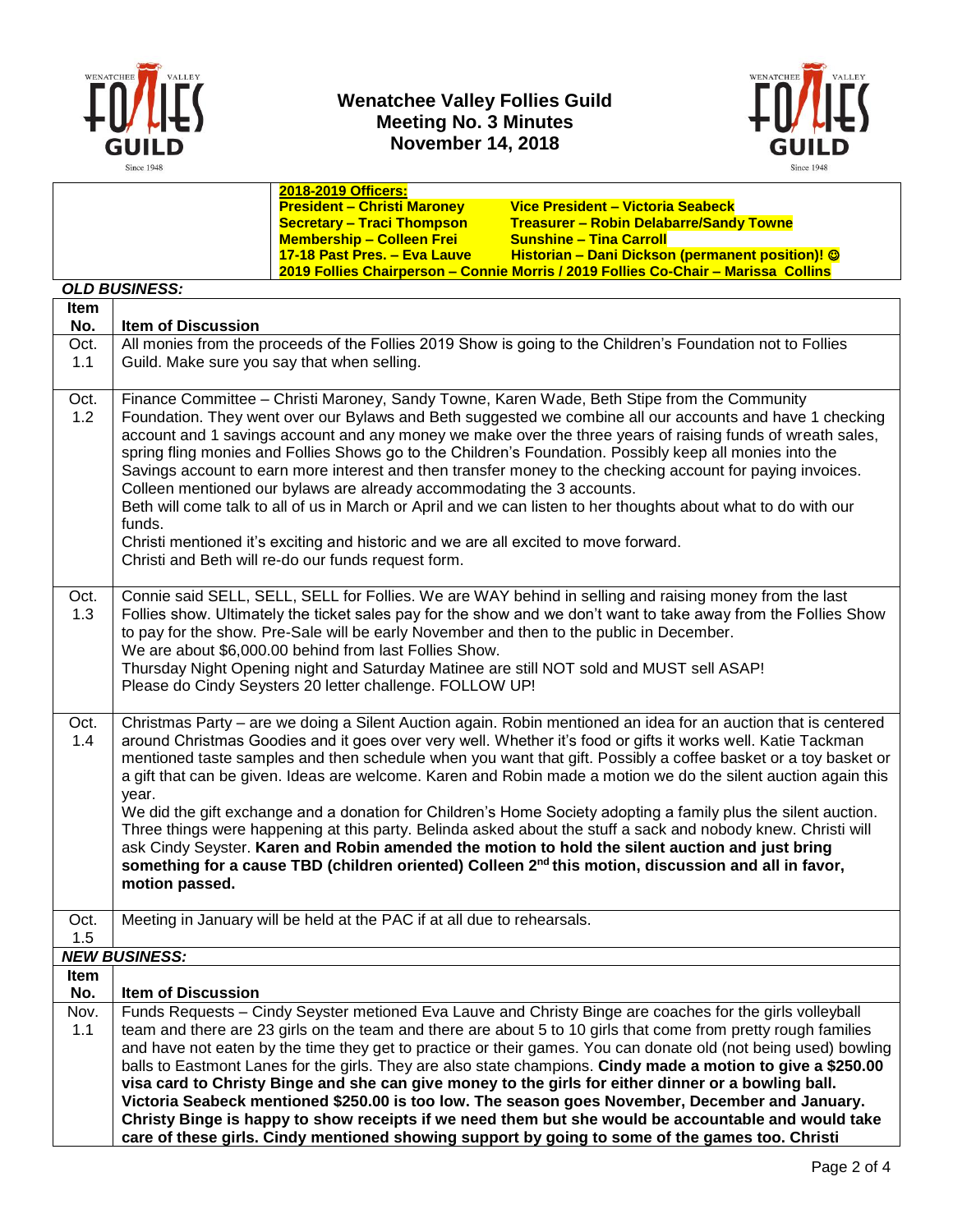



|             | Maroney had Cindy and Christy step out of the room while we had discussion. Ruby 2 <sup>nd</sup> the motioned,                                                                                                                                                                                                                                                                                                                                                                                                                                                                                                                                                                                                                                                                                                                                                                                                                                                                                                                                                                                                                                                                                                                                                                                                                                        |  |  |  |
|-------------|-------------------------------------------------------------------------------------------------------------------------------------------------------------------------------------------------------------------------------------------------------------------------------------------------------------------------------------------------------------------------------------------------------------------------------------------------------------------------------------------------------------------------------------------------------------------------------------------------------------------------------------------------------------------------------------------------------------------------------------------------------------------------------------------------------------------------------------------------------------------------------------------------------------------------------------------------------------------------------------------------------------------------------------------------------------------------------------------------------------------------------------------------------------------------------------------------------------------------------------------------------------------------------------------------------------------------------------------------------|--|--|--|
|             | motion passed.                                                                                                                                                                                                                                                                                                                                                                                                                                                                                                                                                                                                                                                                                                                                                                                                                                                                                                                                                                                                                                                                                                                                                                                                                                                                                                                                        |  |  |  |
| Nov.<br>1.2 | Sue Baker – Director of CASA for the past 24 years and she will be retiring this year. Connie said in 2010, they<br>were the beneficiary from our Follies show and it was used as seed money for a program CASA started. They<br>still have some of our money from that donation and Sue talked about what it's meant to CASA to have the<br>funds. CASA stands for Court Appointed Special Advocate. They currently serve about 205 kids per year -<br>some are drug addicted, most are all from poverty homes and some are homeless. Sue started a program<br>where kids could get clothes and tennis shoes and extra things kids need. They made a fund called 'The Follies<br>Fund' and people can contribute to that and they take no money from that fund for expenses to run CASA.<br>Sue also talked about the Christmas Sock project and it started about 20 years ago and every year there are<br>socks filled for kids. Every year at Christmas time they set up in the basement of the Community Foundation<br>Center called Santa Central. You can drop off donations at 431 Douglas Street or you can call their office at<br>(509) 662-7350 or go to their email info@CDSASA.org. Les Schwab toy drive will be giving to CASA -<br>donations by December 12, 2018. Also, you can give gift cards such as movies, Target, coffee shops. |  |  |  |
| Nov.<br>1.3 | Cindy spoke about - Chelsea Lenker the Wenatchee Valley Stuff-A-Sackpack Program. Cindy has been in<br>contact with her and there is now a website go to www.stuffasackpack.com. Cindy made a motion to give<br>\$500.00 to the life changing event fund which goes to approximately 6-9 kids through Stuff-A-Sackpack<br>Program, Connie 2nd the motion, Katie asked to amend the motion to give \$700.00 instead of \$500.00 to<br>the life changing event fund through Stuff-A-Sackpack Program, Traci Thompson 2nd the amendment,<br>motion passed.                                                                                                                                                                                                                                                                                                                                                                                                                                                                                                                                                                                                                                                                                                                                                                                               |  |  |  |
| Nov.<br>1.4 | Reminder - SELL, SELL, SELL sponsorships.                                                                                                                                                                                                                                                                                                                                                                                                                                                                                                                                                                                                                                                                                                                                                                                                                                                                                                                                                                                                                                                                                                                                                                                                                                                                                                             |  |  |  |
| Nov.<br>1.5 | Wreath money and sales were turned in tonight and Robin will get the dollar amount out. 11 am pick up at<br>Ginny Heinitz's home 1210 - 2nd Street SE, East Wenatchee                                                                                                                                                                                                                                                                                                                                                                                                                                                                                                                                                                                                                                                                                                                                                                                                                                                                                                                                                                                                                                                                                                                                                                                 |  |  |  |
| Nov.<br>1.6 | Victoria Seabeck and Bealinda Tidd will get together on PR for our Follies Show.<br>Bealinda will be adding to all the local calendars of events along with NWC Life and iFiber along with radio<br>stations. Sunny FM (Dave Harold) will do a 60 second and 30 second PSAs which will go on 6 stations. We will<br>have 60 ads running. Those will be split between December 22 and January 5 for the Follies Kick Off and then<br>Jan. 14 through the run of the show for the actual Follies Show.                                                                                                                                                                                                                                                                                                                                                                                                                                                                                                                                                                                                                                                                                                                                                                                                                                                  |  |  |  |
| Nov.<br>1.7 | Kick-off - Saturday, January 5 no ticket is needed and it is free.<br>All Follies Guild Members should be present at the Kick Off Party on January 5 - NO Little Black Dress but<br>bring a Boa.                                                                                                                                                                                                                                                                                                                                                                                                                                                                                                                                                                                                                                                                                                                                                                                                                                                                                                                                                                                                                                                                                                                                                      |  |  |  |
| Nov.<br>1.8 | Follies Website - Go to the Members section and type in follies and all the information is in there.                                                                                                                                                                                                                                                                                                                                                                                                                                                                                                                                                                                                                                                                                                                                                                                                                                                                                                                                                                                                                                                                                                                                                                                                                                                  |  |  |  |
| Nov.<br>1.9 | <b>Follies Show Committees</b><br>Cast Party - Ginny Heinitz at Pybus new event Center<br>T-Shirt Wearables - Nita Paine will do the T-Shirt for cast members<br>Finance Committee - Sandy and Robin (big sponsorships are sold)<br>Kick Off Party - Colleen Frei at the PAC<br>DVD - Marissa Collins<br>Program - Eva Lauve<br>Props - Deanna Bollinger<br>PR - Bealinda Tidd (posters and flyers)<br>Talent - Kathy Campbell (she will send out facebook posts on 12/10 and 12/28 to invite the community-SHARE)<br>Tickets and Patrons - Donna Parsons and Natalie Hoback-Noyd - Past Follies members will be recognized at<br>shows and ticket information will be mailed to them 11/28 tickets<br>Wardrobe - Kathy Langevin<br>Lobby - Ruby Proffitt                                                                                                                                                                                                                                                                                                                                                                                                                                                                                                                                                                                             |  |  |  |